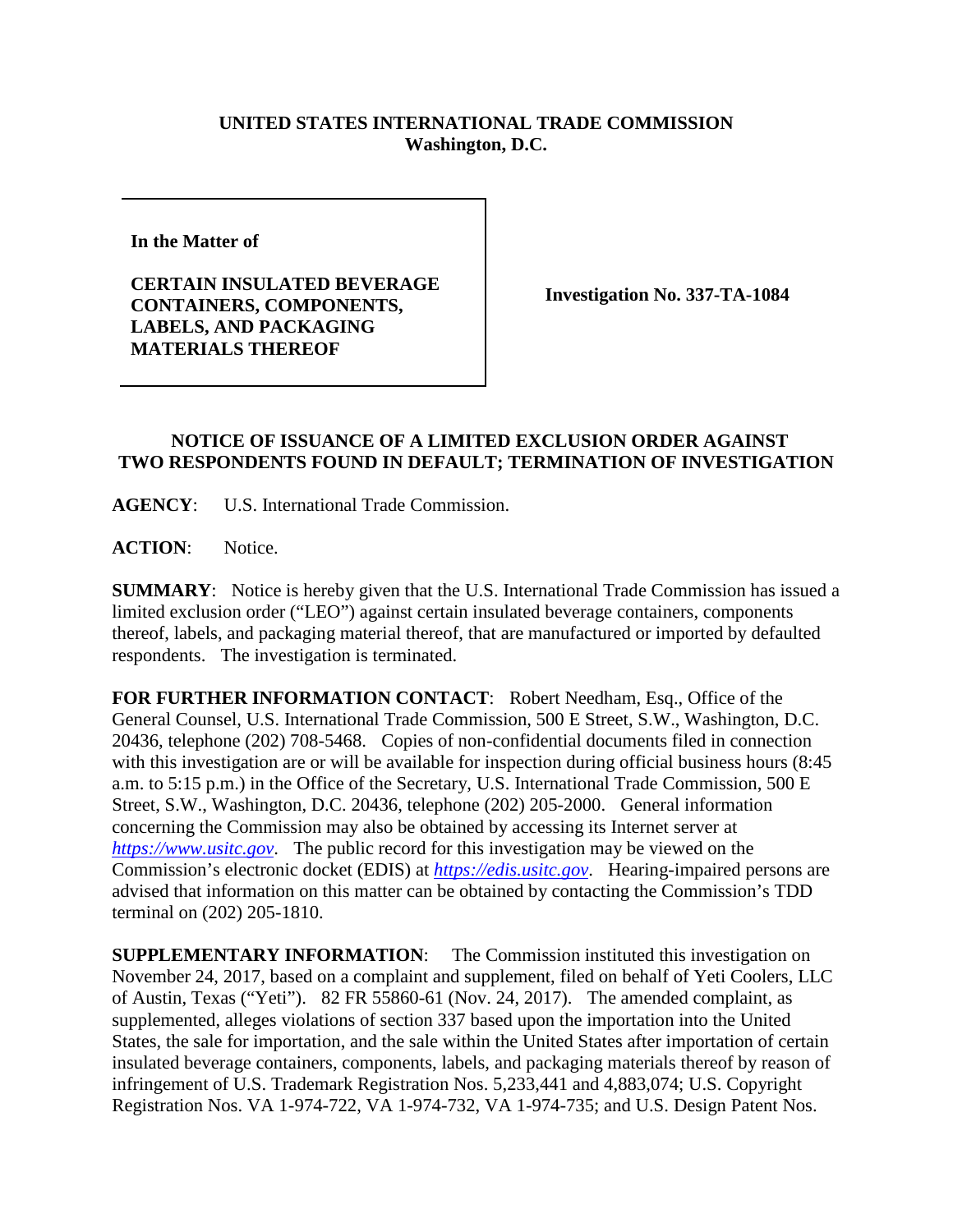D752,397, D780,533, D781,146, and D784,775. The complaint further alleges that an industry in the United States exists as required by section 337. The notice of investigation named thirteen respondents, including Huizhou Dashu Trading Co., Ltd. of Huizou City, China ("Huizhou Dashu") and Huagong Trading Co., Ltd. of Wangshizhuang, China ("Huagong"). The Office of Unfair Import Investigations ("OUII") was also named as a party.

The Commission terminated eleven of those respondents based on settlement agreements and partial withdrawals of the complaint. *See* Order No. 11 (Mar. 8, 2018), *not reviewed* Notice (Mar. 26, 2018); Order Nos. 19, 20, and 21 (Apr. 17, 2018), *not reviewed* Notice (May 11, 2018); Order No. 27 (Jun. 8, 2018), *not reviewed* Notice (Jun. 29, 2018); Order No. 29 (Sept. 27, 2018), *not reviewed* Notice (Oct. 22, 2018).

The Commission found the remaining two respondents, Huizhou Dashu and Huagong, in default for failing to respond to the complaint and notice of investigation. Order No. 29 (Sept. 27, 2018), *not reviewed* Notice (Oct. 22, 2018). The Commission also sought briefing on remedy, the public interest, and bonding, and received main and reply submissions from Yeti and OUII. In response, both Yeti and OUII requested that the Commission issue an LEO against Huizhou Dashu and Huagong. The Commission received no responses from the public.

The Commission has determined that the appropriate form of relief in this investigation is an LEO prohibiting the unlicensed entry of insulated beverage containers, components thereof, labels, and packaging material thereof that infringe one or more of U.S. Trademark Registration Nos. 5,233,441 and 4,883,074; U.S. Copyright Registration Nos. VA 1-974-722, VA 1-974-732, VA 1-974-735; and U.S. Design Patent Nos. D752,397 and D780,533, and that are manufactured abroad by or on behalf of, or imported by or on behalf of, Huizhou Dashu and Huagong. The Commission has further determined that the LEO should also prohibit the unlicensed entry of insulated beverage containers, components thereof, labels, and packaging material thereof that infringe one or more of U.S. Design Patent Nos. D781,146 and D784,775, and that are manufactured abroad by or on behalf of, or imported by or on behalf of, Huagong. The Commission has additionally determined that the public interest factors enumerated in Section  $337(g)(l)$  (19 U.S.C. 1337 $(g)(l)$ ) do not preclude issuance of the LEO. The Commission has determined that the bond for importation during the period of Presidential review shall be in the amount of one hundred (100) percent of the entered value of the imported subject articles of Respondent. The Commission's order was delivered to the President and the United States Trade Representative on the day of its issuance.

The authority for the Commission's determination is contained in section 337 of the Tariff Act of 1930, as amended (19 U.S.C. 1337), and in Part 210 of the Commission's Rules of Practice and Procedure (19 CFR Part 210).